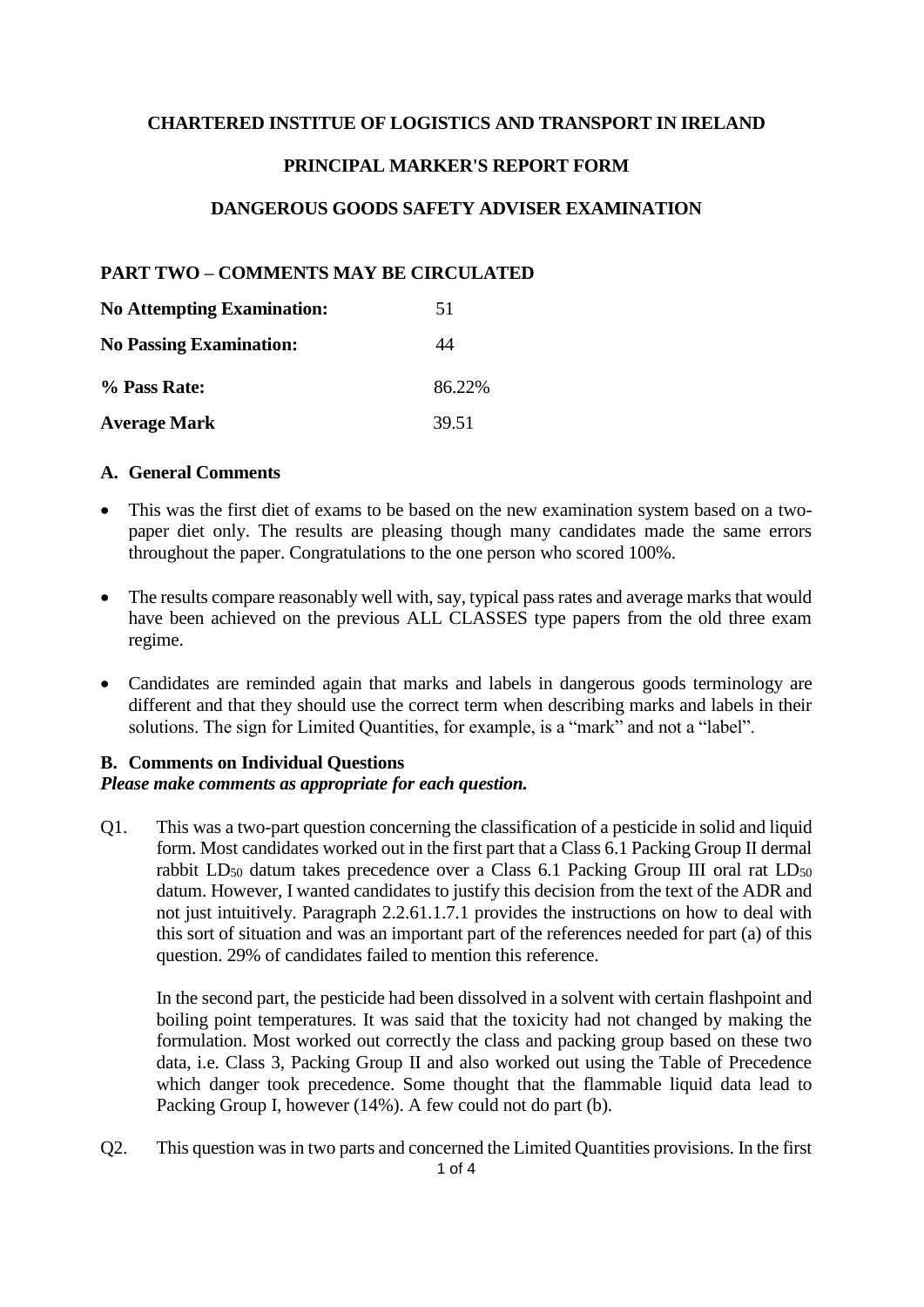part, candidates had to work out the limit for the capacity of the inner packagings for the substance concerned (1 litre). Most got this bit right. Candidates were expected to know and say that the boxes containing the substance must not exceed the maximum permitted gross mass of 30kg. 17.5% of candidates did not do this.

In the second part, candidates were asked to say how the boxes should be marked and if necessary to be labelled for transport. Here I remind candidates that the use of the term "mark" and the term "label" are quite precise in usage in the ADR and should not be mixed up. The Limited Quantities sign, for example, is a mark and not a label. 12% did not say positively that no dangerous goods labels were required on the package. As far as the Limited Quantities mark is concerned, candidates were asked to give the standard dimensions for it. 16% of candidates did not give the two salient dimensions.

More significantly as the substance in the question was a liquid, this meant that two doublearrow orientation marks were needed on the boxes. 25% of candidates did not state this.

Q3. This was a three-part question which started out in part a) with a question on the mixed packing provisions (MP). It was well answered on the whole, most candidates working out that six inner packagings were required.

The second part asked candidates to say what additional condition should be taken into account when doing the mixed packing. I needed the answer which is in all relevant MPs "provided they do not react dangerously with each other". 25% of candidates gave some other answer considering this is an important safety issue.

In the third part candidates were asked to say what marks and labels were required on the mixed packed boxes taking into account that one of the substances was considered to be dangerous for the aquatic environment (environmentally hazardous). A few candidates missed out one or both of the required labels from their answers. More significantly 21% of candidates overlooked that the double-arrow orientation marks were required on two opposite sides once more.

Q4. Whilst this was a five-part question on Limited Quantities, its primary aim was to explore other aspects of the Limited Quantities rules. In part one, candidates were asked to give the class and classification code for the aerosol's cans concerned. Most got this right though a few gave just "5" or the letter of the classification code when both the number and the letter were required.

In the second part, candidates were asked to give the two quantity limits which allowed the aerosols to be transported in as Limited Quantities i.e. no more than 1000 ml (1 litre) for the cans and that trays with these in should not weigh more than 20 kg. 23% of candidates gave the wrong limit for the gross mass, i.e. 30kg which is when packed in boxes.

The third part, on what marks and labels if any were required on the shrink-wrapped trays was largely well answered.

Now I come to the fourth and fifth parts. Vehicles laden with 8 tonnes or more of Limited Quantities and no other dangerous goods must be marked at the front and rear with enlarged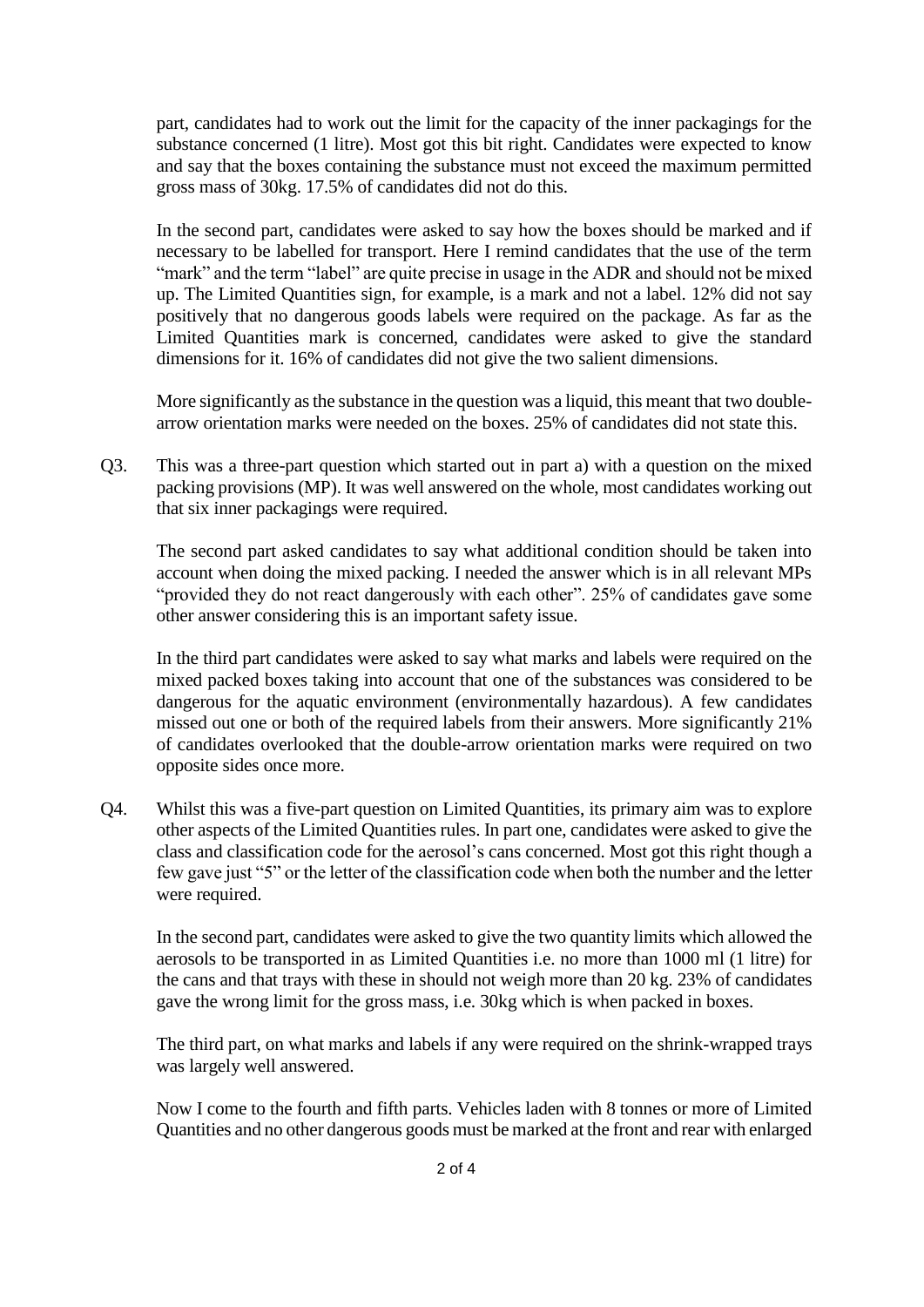versions of the Limited Quantities mark, 250 mm x 250 mm. Nothing more is required. No less than 37% of candidates missed this and started to tell me all about orange plates which are not needed in such circumstances. A few more wanted No. 2.2 placards on the vehicle – also not necessary while one person thought overpack rules applied. See 3.4.13 of ADR.

In the final part, candidates were asked what information should be conveyed to the carrier by the consignor of a Limited Quantities consignment. The answer, quite simply, is that the consignor must tell the carrier in a traceable form the gross mass of Limited Quantities packages to be picked up – see 3.4.12 of ADR. 49% of candidates told me all about the transport document required by 5.4.1.1 of ADR. Such transport documents are not required for road transport according to ADR.

- Q5. This was a short four section question on the meaning of certain fields of a UN certification code. It was well answered on the whole. A few mistook the figure "5" in one of the fields of the code as having something to do with liquid densities or the capacity in litres. When the packaging is intended for the transport of solids as this one was, the meaning is the maximum permitted gross mass. 16% of candidates made some kind of error about the meaning of the "5".
- Q6. In this question candidates were asked to say three documents which would need to be present on a journey throughout – from consignor to consignee. The "throughout" was important. 43% of candidates said that the Vehicle Packing Certificate should be present throughout the journey when this is not the case. It is only required to be present when a passage by sea is included in the journey – see 5.4.2 where the scope is limited to the road leg of the journey which precedes the journey by sea i.e. not after the sea journey has been completed.
- Q7. Candidates were asked in the first part of this question what undertakings are required to appoint a DGSA. The answer lies in 1.8.3.1 of ADR: "Each undertaking, the activities of which include the *consigning* or the carriage of dangerous goods by road, or the *related* packing, loading, filling or unloading shall appoint…."

Most got this however, 12% gave some other answer including citing some of the DGSA duties.

I put the word "consigning" in italics as this word was added to 1.8.3.1 in the 2019 edition of ADR. There is derogation, by the way for consignors to appoint a DGSA – see 1.6.1.44 in ADR.

I put the word "related" in italics because there is a legal interpretation from the European Commission which, to paraphrase, clarifies that unloading at the end of a journey (at the consignee as defined in the transport document) is not transport related unloading, more, shall we say, unloading for production?

**Q8.** The final question concerned the intervals for periodic inspections for UN portable tanks intended for the transport of deeply refrigerated liquefied gases (cryogenic gases). The answer should have been taken from section 6.7.*4* of chapter 6.7 of ADR.